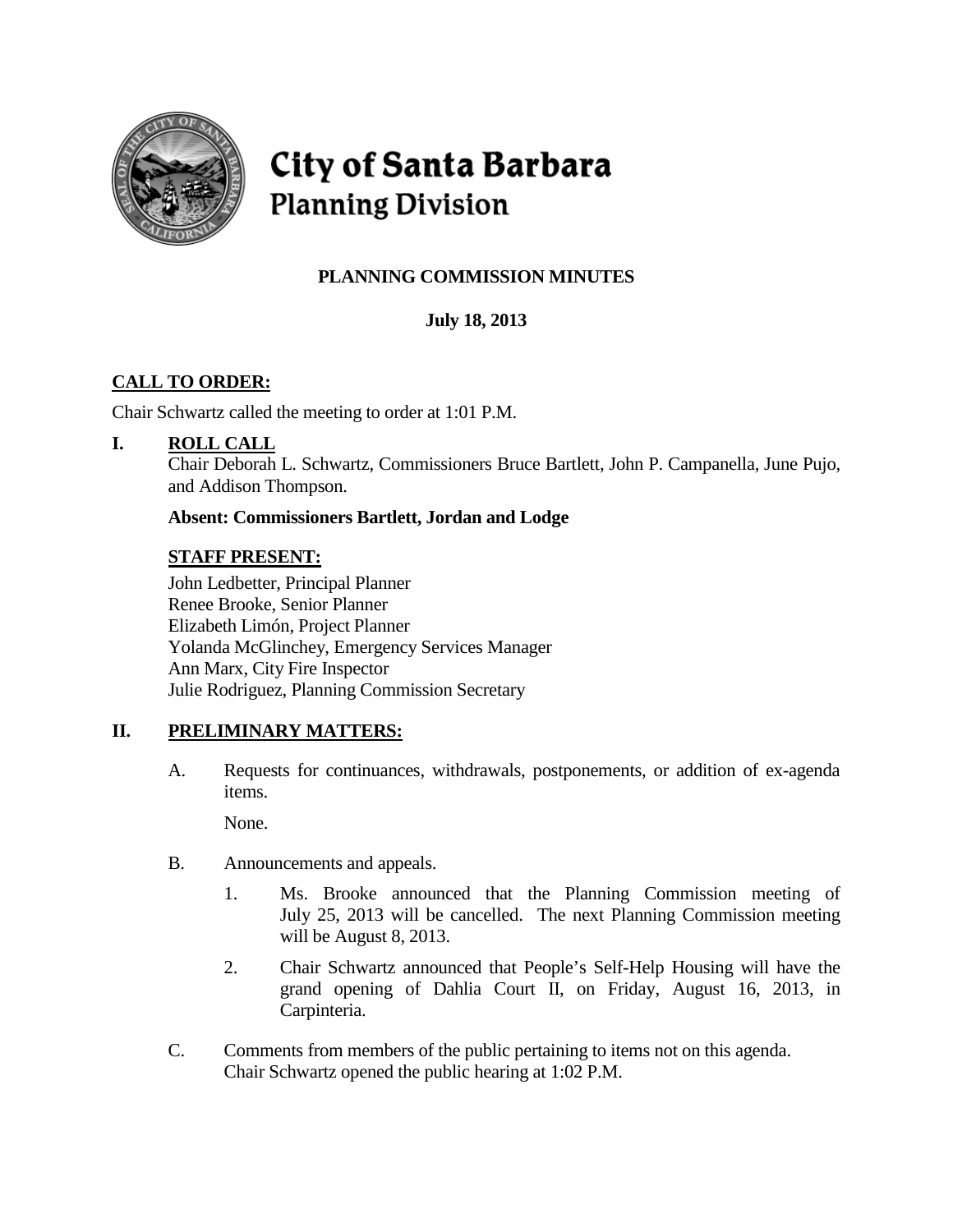Planning Commission Minutes July 18, 2013 Page 2

> Robert Burke commented on a letter he previously submitted regarding a property on Salsipuedes Street.

With no one else wishing to speak, the hearing was closed at 1:03 P.M.

#### **III. WORK SESSION:**

#### **ACTUAL TIME: 1:05 P.M.**

#### **DISASTER PREPAREDNESS AND COMMUNITY RESILIENCY.**

City's Emergency Services Manager will be presenting information on Disaster Preparedness and Community Resiliency. Topics to be discussed include the Four Phases of Emergency Management, Declaring a Disaster, Community Collaborations / Working with Community Groups and what it means to be a Resilient Community. This informational meeting is being held in response to comments received on the Draft 2013 Safety Element.

Case Planner: Elizabeth Limón, Project Planner Email: ELimon@SantaBarbaraCA.gov Phone: (805) 564-5470, ext. 4569.

John Ledbetter, Principal Planner, gave introductory remarks. Yolanda McGlinchey gave the Staff presentation joined by Richard Abrams, Santa Barbara County Emergency Manager; Ann Marx, City Fire Inspector; Liliana Encinas, Co-Chair of the County Public Education Subcommittee; Anthony Mitchell, Chair of Santa Barbara County Volunteer Organizations Active in Disasters (VOAD); Craig Fry, Chair of Community Awareness & Emergency Response (CAER); Michael Williams, Chair of Emergency Public Information Communicators (EPIC); and Dean Phaneuf, American Red Cross Emergency Manager.

Chair Schwartz opened the public hearing at 3:02 P.M.

The following people provided public comment:

- 1. Stella Larson, CERT certified, encouraged public involvement in the City's Community Emergency Response Team (CERT) training.
- 2. Phil Walker encouraged neighborhood preparedness, training and self-sufficiency until first responders can arrive.
- 3. Robert Burke would like to see common rooms in future affordable housing projects used as a communication center and warming shelter in times of disaster.

With no one else wishing to speak, the public hearing was closed at 3:14 P.M.

The Commission thanked Staff for the Disaster Preparedness Information meeting and expressed appreciation for the multi-agency collaboration in preparation, readiness, and response to disaster and focus on community resiliency.

[Click here to see a list of informational websites referenced at](http://www.santabarbaraca.gov/SBdocuments/Advisory_Groups/Planning_Commission/Archive/2013_Archives/01_Public_Notices/2013_07_18_July_18_2013_Disaster_Preparedness_Informational_Websites.pdf) the hearing.